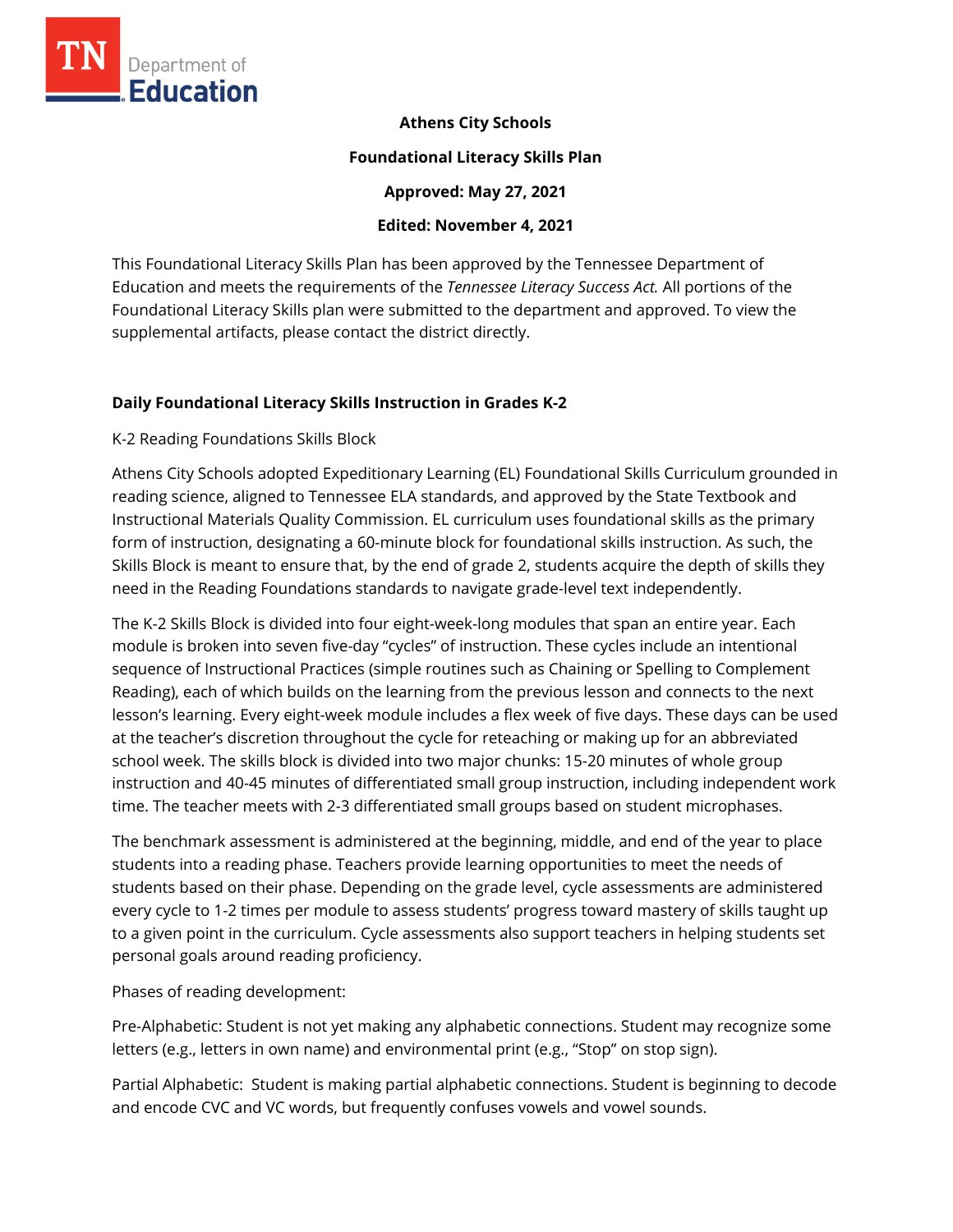Full Alphabetic: Student is making full alphabetic connections. Student is able to decode and encode all regularly spelled, one-syllable words and some multisyllabic words.

Consolidated Alphabetic: Student uses knowledge of syllable types to decode and encode multisyllabic words.

Student is continually growing bank of high-frequency and irregularly spelled words.

Next year, our focus in foundational skills instruction is to strengthen differentiation for small group instruction.

### **Daily Foundational Literacy Skills Instruction in Grades 3-5**

Athens City Schools has an integrated literacy block for grades three through five grounded in reading science and aligned to Tennessee ELA standards. Our curriculum materials are selected from those approved by the state Textbook and Instructional Materials Quality Commission. During the integrated ELA block that meets an evidence-based approach to applying foundational skills within daily lessons, our students receive a total of 125 minutes of ELA instruction.

Module lessons explicitly teach and formally assess all literacy standards. There are four modules per grade level with each module requiring 8-9 weeks of instruction, broken into three shorter units. All modules use rich, authentic texts throughout. All daily instruction includes components of knowledge-building for 80-90 minutes per day. Students in grades 3-5 consistently read complex text to gain deeper content knowledge of the topic and further familiarize themselves with the structures, syntax, and vocabulary of complex text. The curriculum also engages students in work around fluency, vocabulary, and comprehension. The fluency, vocabulary, and comprehension skills are not taught in isolation, but are embedded within the lesson to ensure continuity, cohesion, and connection.

Foundational skills instruction is embedded throughout the content modules including morphology, grammar, spelling, writing, and fluency. ALL (Additional Language and Literacy) Block (45 minutes of daily instruction) then gives students the differentiated practice and support required to demonstrate mastery of those skills. Students are provided opportunities to practice with all aspects of word study in a variety of activities, including vocabulary games, vocabulary squares, and Frayer Models. In addition, students read more fluently when they have a greater understanding of the standard conventions of written English. These skills are addressed within the GUM (Grammar, Usage, and Mechanics) portion of ALL Block.

Explicit vocabulary instruction is a key feature of the Expeditionary Learning Curriculum in grades 3- 5. In addition to this explicit vocabulary instruction, students receive implicit instruction in general academic and domain-specific vocabulary through exposure to a large variety of complex informational and literary texts.

Each module includes a final performance task that is a more supported project, often involving research and six assessments (two per unit) requiring students to complete an independent task on reading, writing, speaking, and/or listening. Additionally, students in grades 3-5 who have not benchmarked "consolidated alphabetic late" participate in the EL foundational skills benchmark assessment three times per year. These students will continue to receive instruction in the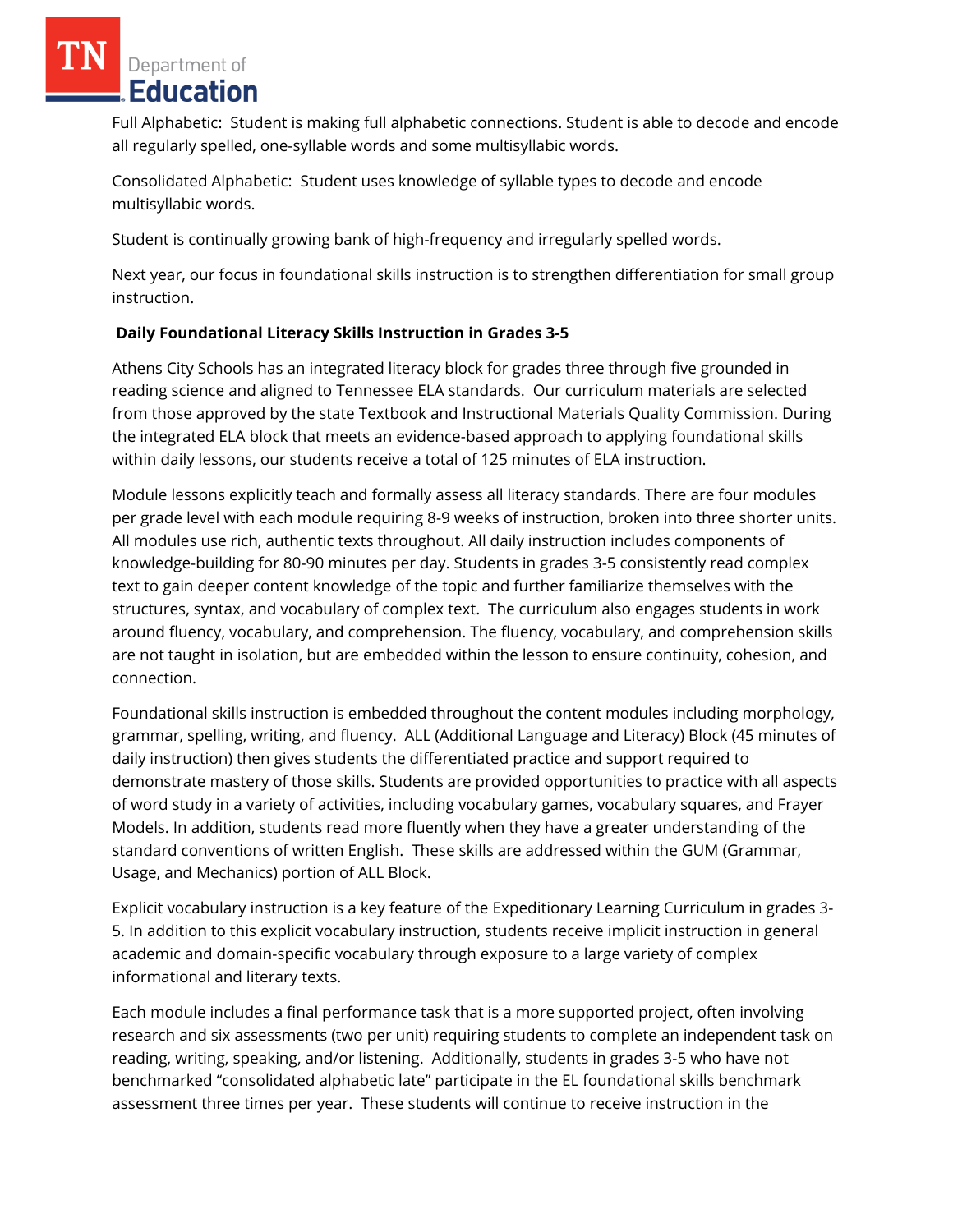appropriate reading phase. During intervention time, teachers provide learning opportunities to meet the needs of students based on their phase. Cycle assessments are administered every cycle to 1-2 times per module to assess students' progress toward mastery of skills taught up to a given point in the curriculum. Cycle assessments also support teachers in helping students set personal goals around reading proficiency.

Athens City's focus in literacy instruction in grades 3-5 next year is to strengthen the implementation of ALL Block through collaborative planning and professional development.

### **Approved Instructional Materials for Grades K-2**

LearnZillion - K-5 Expeditionary Learning

# **Approved Instructional Materials for Grades 3-5**

LearnZillion - K-5 Expeditionary Learning

# **Universal Reading Screener for Grades K-5. This screener complies with RTI<sup>2</sup>and Say Dyslexia requirements.**

All students will participate in the universal screening three times per year. Star Early Literacy (K-3 only) Star Reading (4-5)

### **Intervention Structure and Supports**

All students participate in the universal screening in the fall, winter, and spring. The purpose of the assessments is to determine which students are at-risk for a significant reading deficiency or identified with a significant reading deficiency. Instructional coaches share results with grade level teachers during PLCs. Results are compared to other sources of data to confirm or challenge. In addition to Tier I instruction for all students, Tier II and Tier III instruction is provided for students scoring below the 25%tile on the universal screener.

- Students scoring below the 25th percentile will be identified as needing Tier II instruction.
- Students scoring below the 10th percentile will be identified as needing Tier III instruction.

Students scoring below the 25%tile on the universal screening receive more intense intervention using research-based materials and strategies in Tier II. Tier II requires high-quality intervention matched to students' needs and provided by trained personnel in a group of five to eight students in grades K-5. The ELA intervention provides 30 minutes of additional small group instruction per day in addition to Tier I instruction daily during a grade level time in the master schedule.

Students scoring below the 10th percentile receive Tier III intervention in addition to receiving Tier I instruction. Tier III provides support to students who have not made adequate progress with Tier II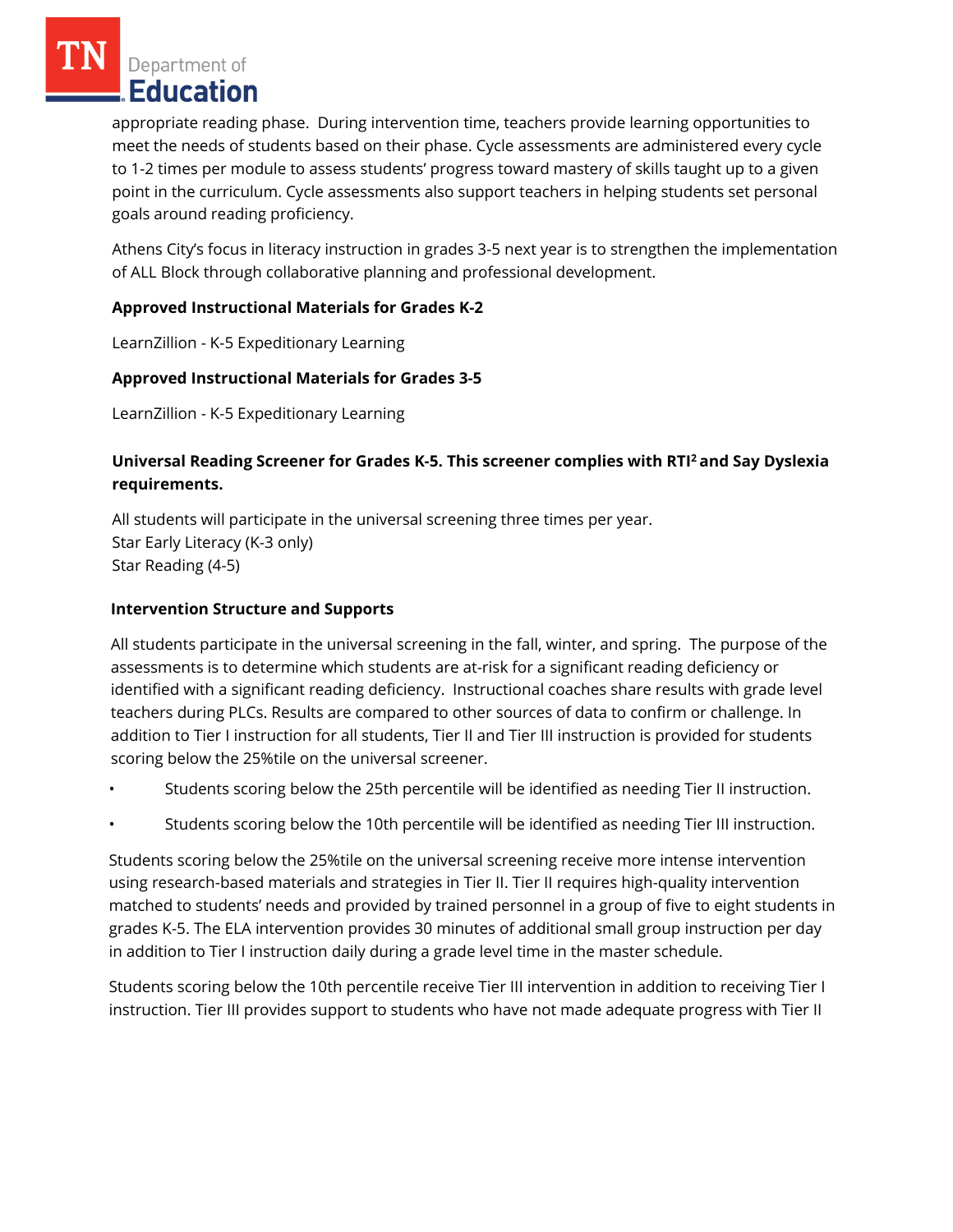interventions or who are significantly below grade level in reading and writing skills. Tier III instruction involves intensive instruction, in groups of three to five students in grades K-5 providing research-based materials and strategies that meet the specific needs of each student. Tier III intervention will consist of a minimum of 45-minute sessions five days a week delivered by a trained instructor and implemented with fidelity during a grade level time in the master schedule.

We have research-based options for reading intervention support available to our students who are "at-risk" and/or who have been identified with a significant reading deficiency. Our recently adopted ELA curriculum contains an assessment and remediation guide in which teachers can find activities that directly address skill gaps. They can tailor this to the needs of their RTI group of students. If that intervention is not proving to be effective, more comprehensive, strategic interventions (such as SPIRE) become an option.

Students are also screened using additional survey level assessments to determine if they have characteristics of dyslexia. Students who do demonstrate those characteristics receive more intense intervention using research-based materials and strategies receive intensive intervention as outlined in the Say Dyslexia Law using programs that meet the law's requirements. Our district notifies families of students who demonstrate characteristics of dyslexia. Families are notified that the Foundational Skills curriculum is used to support those students, as it is based on the Orton-Gillingham approach of systematic, explicit, sequential, phonics-based instruction and is considered a strong support for those students. Intervention takes place daily during a grade-level time in the master schedule just for RTI.

Tier II and III students are progress monitored every 10 days of instruction with parents receiving a progress report every 4.5 weeks. Data teams meet every 4 weeks to review progress using data from formative assessments and progress monitoring data to determine if a change in instruction is needed. The data team also considers other variables (attendance, engagement). This data informs whether to continue, discontinue, recommend a more intense tier or consider eligibility for special education services.

#### **Parent Notification Plan/Home Literacy Reports**

At the onset of the school year, a RTI2 brochure is sent home to all parents explaining the RTI2 process. Our district notifies parents in grades K-5 if their child is "at-risk" for or has a significant reading deficiency (as evidenced by students scoring in the 0-25th percentile) immediately after the district's schools complete the fall universal screening. Students' scores are communicated in parent-friendly language that provides a clear explanation of student skill gaps and the depth and extent of student needs. The parents are told what intervention their student will receive and the amount of time each day the student will receive services. This is coupled with a description of the importance of being able to ready by the end of 3rd grade. The district defines how students are assessed and what a "significant reading deficiency" means. Parents are subsequently notified of their child's progress, or lack of progress, after the 4 ½ week data team meetings. In the parent notifications/communication, data teams note any changes being made if the child is not showing sufficient progress as evidenced by progress monitoring and universal screening data as well as recommended activities (that do not require purchased resources) that will support students in the area of deficit (activities are not tailored by child, but tailored by skill deficit generally). These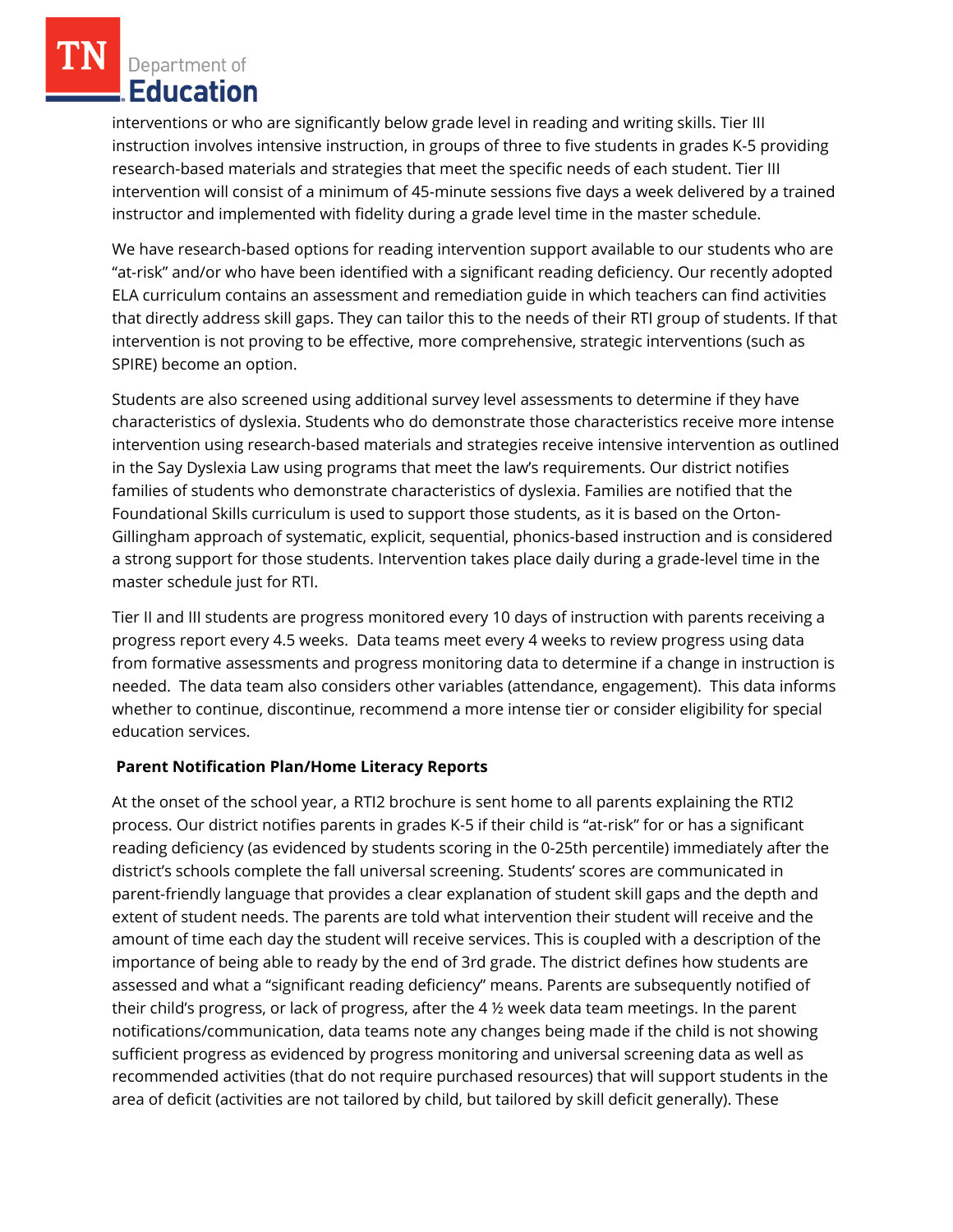communications go out to parents with students in grades K-3 three times annually and are shared in grades 4 and 5 annually.

Additionally, the ELA curriculum contains parent letters in the younger grades that outline the foundational skills and knowledge domains for the coming week that will inform and equip parents to work with the child. Families can better understand how to support their student(s) through questions about their texts and through an awareness of what foundational skills their child(ren) are learning.

# **Professional Development Plan**

December 2020-January 2021: TNTP worked directly with K-2 teachers in a series of grade level meetings. Training supported teachers in developing a deep understanding of the explicit and systematic reading foundational skills in the EL materials to meet the needs of students and ensure rigorous and effective instruction. Specifically, over the course of 4 sessions per grade level, participants:

• Explored the reading research supporting reading development and understand how the EL Skills Block is designed to cultivate these competencies through analysis of the structure of the skills block cycles and lessons.

• Built an understanding of how the K-2 continuum of skills reflect Tennessee's rigorous standards (including understanding of the microphases and progression of skill development across K-2, orientation to the range of assessments)

• Engaged in a replicable protocol for preparing at the cycle/lesson level for instruction (including understanding of the key instructional routines).

April-June 2021: Reading 360 Early Literacy Training developed by the Tennessee Department of Education.

• April-May: PreK-5 teachers, interventionists, and special education teachers will engage in Course1 of the Early Literacy Training series, asynchronously. This training will focus on foundational reading development and instruction and is grounded in a phonics-based approach. Teachers participating in Week 2 training will earn a completion certificate prior to starting Course 2 training. Teachers participating in Course 2 training will earn a completion certificate prior to starting Week 2 training.

• June 1-4, Athens City is hosting Course 2 of the Early Literacy Training series. In addition to K-5 classroom teachers, participants include interventionists, special education teachers, and instructional leaders. Course 2 training will focus on practical classroom application of research findings around strong instruction in phonological awareness, phonemic awareness, phonics fluency, and vocabulary. Educators must have a passing score of 80 or above on Course 2 Assessment.

• June 2022: Training will be provided to PreK and K-5 teachers unable to attend summer 2021 training.

August 2021-June 2023